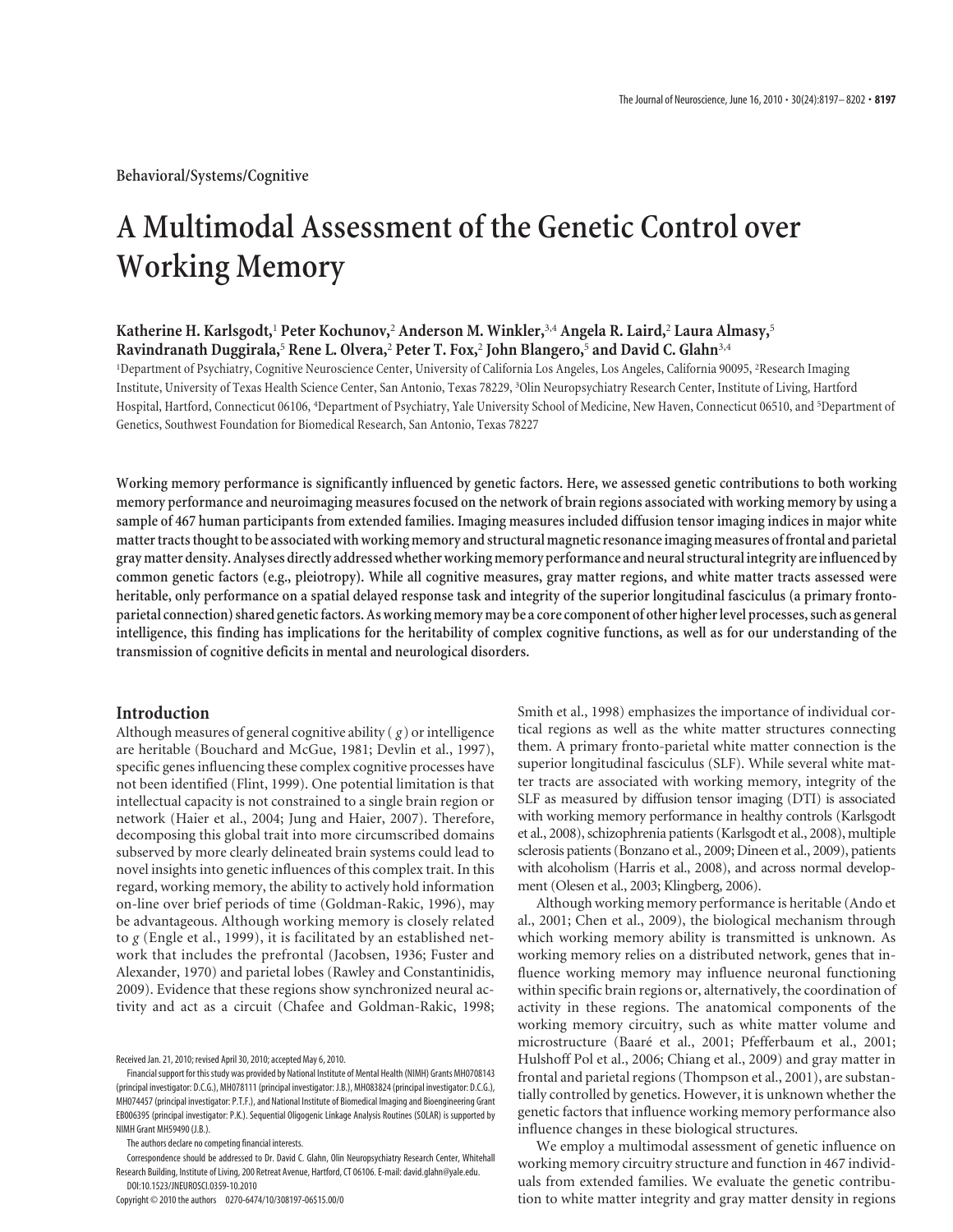#### **8198 •** J. Neurosci., June 16, 2010 • 30(24):8197−8202 **Karlsgodt et al. •** Genetic Control of Working Memory

**Table 1. Summary of family relationships**

| Relationship                          | No. of pairs   |
|---------------------------------------|----------------|
| Self                                  | 462            |
| Parent-offspring                      | 145            |
| Siblings                              | 178            |
| Grandparent-grandchild                | 13             |
| Avuncular                             | 275            |
| Half siblings                         | 49             |
| Double first cousins                  | 1              |
| Grand avuncular                       | 65             |
| Half avuncular                        | 41             |
| <b>First cousins</b>                  | 385            |
| Double first cousins, one removed     | 10             |
| Half first cousins and second cousins | 1              |
| Half grand avuncular                  | 3              |
| First cousins, one removed            | 333            |
| Half first cousins                    | 85             |
| Double second cousins                 | 28             |
| First cousins, two removed            | 4              |
| Half first cousins, one removed       | 12             |
| Second cousins                        | 163            |
| Second cousins, one removed           | 45             |
| Half second cousins                   | $\overline{2}$ |

associated with working memory and to working memory performance and determine whether overlapping genetic factors influence multiple traits (e.g., pleiotropy). We found that working memory performance, gray matter density, and white matter integrity were heritable, but only working memory performance and SLF integrity were affected by common genetic factors. This finding has implications for understanding working memory in both healthy controls and patients with disorders such as schizophrenia.

#### **Materials and Methods**

*Participants*. Four hundred and sixty-seven Mexican-American individuals from 32 large extended pedigrees [average family size: 8.2 (1–38) people] participated in the "Genetics of Brain Structure and Function" study (Table 1 shows family relationships). Participants were 61% female  $(n = 285)$ , ranged in age from 19 to 85 (mean  $\pm$  SD: 47.84  $\pm$  13.5) years, had 11.39  $\pm$  3.5 years of education on average, and 6% were left handed. Individuals in this cohort have actively participated in genetics research for  $>$ 15 years and were initially pseudorandomly selected from the community, with the constraints that they had to be of Mexican-American ancestry, be part of a large family, and live within the San Antonio region. In the current study, individuals were excluded for magnetic resonance imaging (MRI) contraindications, history of neurological illnesses, or stroke or other major neurological event. All participants provided written informed consent on forms approved by the institutional review board at the University of Texas Health Science Center San Antonio (UTHSCSA), San Antonio, TX.

*Working memory assessment*. Verbal working memory was assessed with the digit span and letter-number sequencing subtests of the WAIS-4 and with a spatial delayed response task (SDRT) (Glahn et al., 2003). The dependent measure for the forward condition of the digit-span task was the total number of digits recalled from digit strings of increasing length. The digit-span task backward condition required subjects to reorder digits held in memory and report them in reverse order. In contrast, the letter-number span required subject to reorganize letter-number strings, first reporting letters in alphabetical order, followed by numbers from lowest to highest.

During the SDRT, subjects were shown a target array of either three or five yellow circles positioned pseudorandomly around a central fixation. After a fixed delay, subjects were shown a single green circle and were required to indicate if that circle was in the same position as one of the target circles. Trial events included a 2 s target-array presentation, a 3 s

| Table 2. Working memory, gray matter, and white matter tract measures |  |  |  |  |
|-----------------------------------------------------------------------|--|--|--|--|
|-----------------------------------------------------------------------|--|--|--|--|

| Trait                                      | Mean (SD)    | Heritability     | <i>p</i> value        |
|--------------------------------------------|--------------|------------------|-----------------------|
| Spatial-delayed response                   | 9.77(1.4)    | $0.149 \pm 0.07$ | $1.0 \times 10^{-2}$  |
| Forward digit span                         | 6.33(2.1)    | $0.542 \pm 0.08$ | $1.9 \times 10^{-16}$ |
| Backward digit span                        | 4.99(2.0)    | $0.475 \pm 0.09$ | $6.7 \times 10^{-11}$ |
| Letter number span                         | 7.89(2.6)    | $0.441 \pm 0.08$ | $2.5 \times 10^{-9}$  |
| Anterior limb of internal capsule          | 0.529(0.028) | $0.419 \pm 0.13$ | $2.8 \times 10^{-4}$  |
| Cingulum (cingulate bundle)                | 0.439(0.036) | $0.357 \pm 0.13$ | $9.9 \times 10^{-4}$  |
| <b>External capsule</b>                    | 0.372(0.028) | $0.458 \pm 0.11$ | $4.5 \times 10^{-6}$  |
| Superior fronto-occipital fasciculus (SFO) | 0.522(0.044) | $0.407 \pm 0.10$ | $4.5 \times 10^{-6}$  |
| Superior longitudinal fasciculus (SLF)     | 0.433(0.028) | $0.594 \pm 0.11$ | $1.0 \times 10^{-7}$  |
| Prefrontal gray matter density             | 58.85 (6.0)  | $0.619 \pm 0.13$ | $5.0 \times 10^{-7}$  |
| Parietal gray matter density               | 65.85(9.1)   | $0.476 \pm 0.12$ | $6.1 \times 10^{-6}$  |

Heritability estimates for working memory, gray matter, and white matter tract measures. Means for cognitive measures are based on number correct, white matter tract means are based on average FA in the ROI (TBSS output, divided by 10,000 to yield a standard FA ratio between 0 and 1), and gray matter means on percentage of gray matter; each mean is reported with its SD. Heritability is reported as the heritability estimate,  $h^2$ , and SE.

delay period, and a 3 s fixed response interval (2 s intertrial interval). A central fixation was visible throughout each of the 24 trials (12 per memory set size), and memory set size was randomly ordered across the experiment. To minimize learning effects, subjects performed several example trials before beginning the test.

*Image acquisition*. Scanning was performed at the Research Imaging Center, UTHSCSA (San Antonio, TX) on a Siemens Magnetom Trio 3 T scanner with an 8-channel head coil. High-resolution (800  $\mu$ m, isotropic) 3D TurboFlash T1-weighted images were acquired for each subject using a retrospective motion-corrected protocol (Kochunov et al., 2006) with the following parameters: echo time  $(TE) = 3.04$  ms, repetition time  $(TR) = 2100$  ms, inversion time = 785 ms, flip angle = 13. DTI data acquisition used a single-shot, single refocusing spin echo, and echoplanar imaging sequence was used to acquire diffusion-weighted data with a spatial resolution of  $1.7 \times 1.7 \times 3.0$  mm. The sequence parameters were as follows:  $TE = 87$  ms,  $TR = 8000$  ms, field of view  $= 200$  mm, 55 isotropically distributed diffusion weighted directions, two diffusion weighting values,  $b = 0$  and 700 s/mm<sup>2</sup>, and three  $b = 0$  (nondiffusionweighted) images. The number of diffusion directions, number of  $b = 0$ images, and the magnitude of the *b* values were calculated using an optimization technique that accounts for the diffusivity of the cerebral working memory and the  $T<sub>2</sub>$  relaxation times (Jones et al., 1999).

*Gray matter density image analysis*. To compare genetic contributions to gray matter density and working memory performance, highresolution  $T_1$  structural images were analyzed using a voxel-based morphometry-style approach (Ashburner and Friston, 2000; Good et al., 2001). Images were skull stripped and then aligned to a common space (MNI-152) using affine and nonlinear registration methods. The resulting images were averaged to create a study-specific template, and nativespace images for each subject were then nonlinearly registered to this new template. These registered images were segmented into tissue type (gray, white, and CSF), and the resulting partial volume images underwent Jacobian modulation. To focus the analysis on the working memory circuitry, gray matter images were constrained to prefrontal and parietal regions previously identified to be associated with working memory. More specifically, bilateral prefrontal (BA 9/46) and parietal (BA 7/40) regions were identified in using a modified activation likelihood estimate (ALE) method based on data from a meta analysis of *n*-back performance by Owen and colleagues (Owen et al., 2005; Eickhoff et al., 2009), with data pooled across hemisphere to result in a single region of interest (ROI) per region. The modified ALE used here, GingerALE (Eickhoff et al., 2009), overcame a number of limitations with the original algorithm. For instance, rather than relying on subjective, user-dependent Gaussian distributions, quantitative estimates of the between-subject and between-template variability were empirically determined to more explicitly model the spatial uncertainty associated with each coordinate (a correction that also includes a weighting of each study by the number of included subjects). In addition, to anatomically constrain the tests, the permutation test was limited to regions of gray matter and modified to test for the above-chance clustering between experiments, resulting in a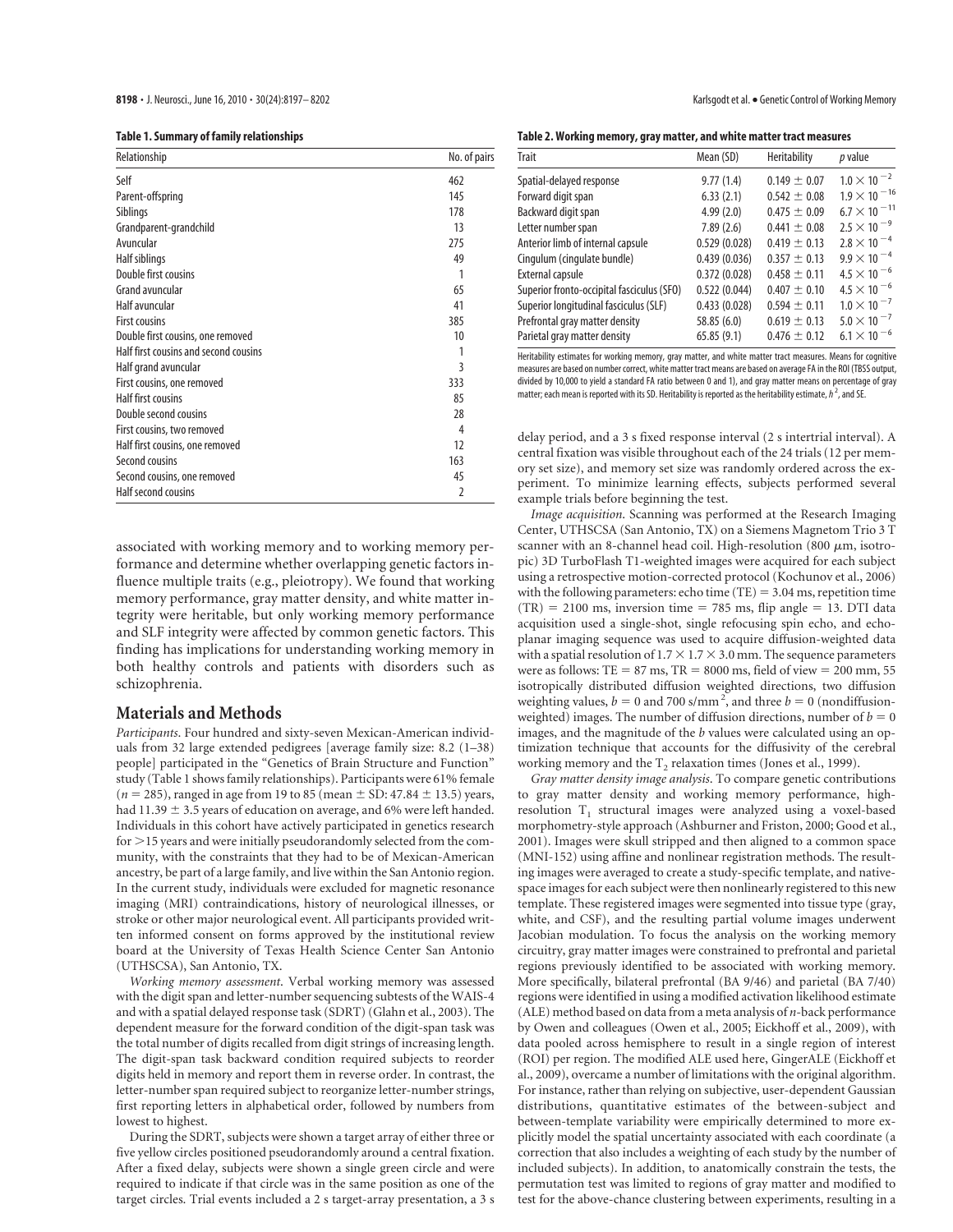

**Figure 1.** Regions of interest for gray matter density analyses: dorsolateral prefrontal and parietal lobes. Regions of activation are those identified through a meta-analysis of working memory functional MRI studies (Owen et al., 2005). The frontal and parietal regions assessed are indicated with circles.



**Figure 2.** Fractional anisotropy measurements were calculated for the anterior limb of the internal capsule (red), the cingulate bundle (blue), the external capsule (green), the superior fronto-occipital fasciculus (purple), and the superior longitudinal fasciculus (yellow) using the population-based, three-dimensional, DTI, cerebral white matter tract atlas developed at Johns Hopkins University, Baltimore, MD (Wakana et al., 2004).

transition from a fixed-effects to a random-effects method of statistical inference. Finally, by progressing from an analysis based on the clustering across coordinates to the clustering across experiments, ALE results may no longer be potentially driven by a single study. The new ALE formulation was validated against the classical algorithm and experimental data and found to increase the specificity of results without losing the sensitivity of the original approach. These improvements have been implemented in the most recent version of GingerALE, which is currently available for beta testing on the BrainMap website.

*DTI image analysis*. Voxel and tract level statistics were estimated for each subject using Tract-Based Spatial Statistics (TBSS) software (Smith et al., 2006). DTI images were corrected for spatial distortions caused by eddy currents and simple head motion. After resampling each subject's fractional anisotropy (FA) image into 1 mm isotropic voxels, images were nonlinearly aligned to a minimal deformation, study-specific template. The study-specific template space was identified by warping each subject's image into all other subject images and represents the minimum deformation necessary, at the group level, to form a common space. Once in the template space, FA images were averaged to produce a group average FA image. This image was "thinned" to create a white matter skeleton representing the centers of the major tracts common to the group. Each subject's aligned FA data were projected onto the skeleton image, and the highest local FA values were assigned to the skeleton to represent the center of the tract of interest. A population-based, threedimensional, DTI cerebral white matter tract atlas distributed with the FSL (Functional MRI of the Brain Software Library) package (Wakana et al., 2004) was used to calculate population average diffusion parameter values along the spatial course of major white matter tracts (Table 2; Fig. 1). Per-tract average values were calculated by collapsing and averaging the values along the tracts in both hemispheres resulting in one bilateral ROI for each tract. The whole-brain average diffusion values were calculated by averaging values for the entire white matter skeleton. We limited our regions of interest to the following five bilateral tracts that we hypothesized relate to regions previously associated with working memory: (1) the anterior limb of the internal capsule (ALIC), which provides fronto-thalamic connections; (2) the cingulate bundle (CB); (3) the external capsule (EC), a striatal-cortical connection; (4) the superior fronto–occipital fasciculus (SFO), connecting the frontal lobe to more posterior regions; and (5) the SLF, a frontalparietal connection.

*Quantitative genetic analyses*. All quantitative genetic analyses were conducted with Sequential Oligogenic Linkage Analysis Routines (SOLAR) (Almasy and Blangero, 1998). SOLAR employs maximum likelihood variance decomposition methods to determine the relative importance of familial and environmental influences on a measure by modeling the covariance among family members as a function of genetic proximity (kinship). To ensure that neuropsychological and neuroimaging traits conform to the assumptions of normality, an inverse normal transformation was applied. Heritability  $(h^2)$  represents the portion of

> the phenotypic variance accounted for by the total additive genetic variance  $(h^2 = \sigma_g^2/\sigma_p^2)$ . Indices with stronger covariance between genetically more similar individuals than between genetically less similar individuals have higher heritability. Within SOLAR, this is assessed by contrasting the observed covariance matrices for a neuropsychological or neuroimaging measure with the covariance matrix predicted by kinship.

> To determine whether working memory measures and white matter tracts are influenced by the same genetic factors, genetic correlation analyses were conducted. More formally, bivariate polygenic analyses were performed to estimate genetic  $(\rho_g)$  and environmental  $(\rho_e)$  correlations between working memory and white matter tract indices with the following formula:  $\rho_p = \rho_g (h_1^2)^{-1/2}$  $(h_2^2)^{-1/2} + \rho_e(1 - h_1^2)^{-1/2}(1 - h_2^2)^{8-1/2}$ . The significance of these correlations was tested by comparing the *ln* likelihood for two restricted

models (with either  $\rho_{\rm g}$  or  $\rho_{\rm e}$  constrained to equal 0.0) against the *ln* likelihood for the model in which these parameters were estimated. A significant genetic correlation is evidence for pleiotropy, that is, a gene or set of genes influencing both phenotypes (Almasy et al., 1997). All genetic analyses were conducted with demographic covariates including age, sex, age  $\times$  sex interaction, square of age, square of age  $\times$  sex interaction, diagnosis status for hypertension, and diabetes. Tests were corrected for multiple comparisons at a 5% false discovery rate (FDR).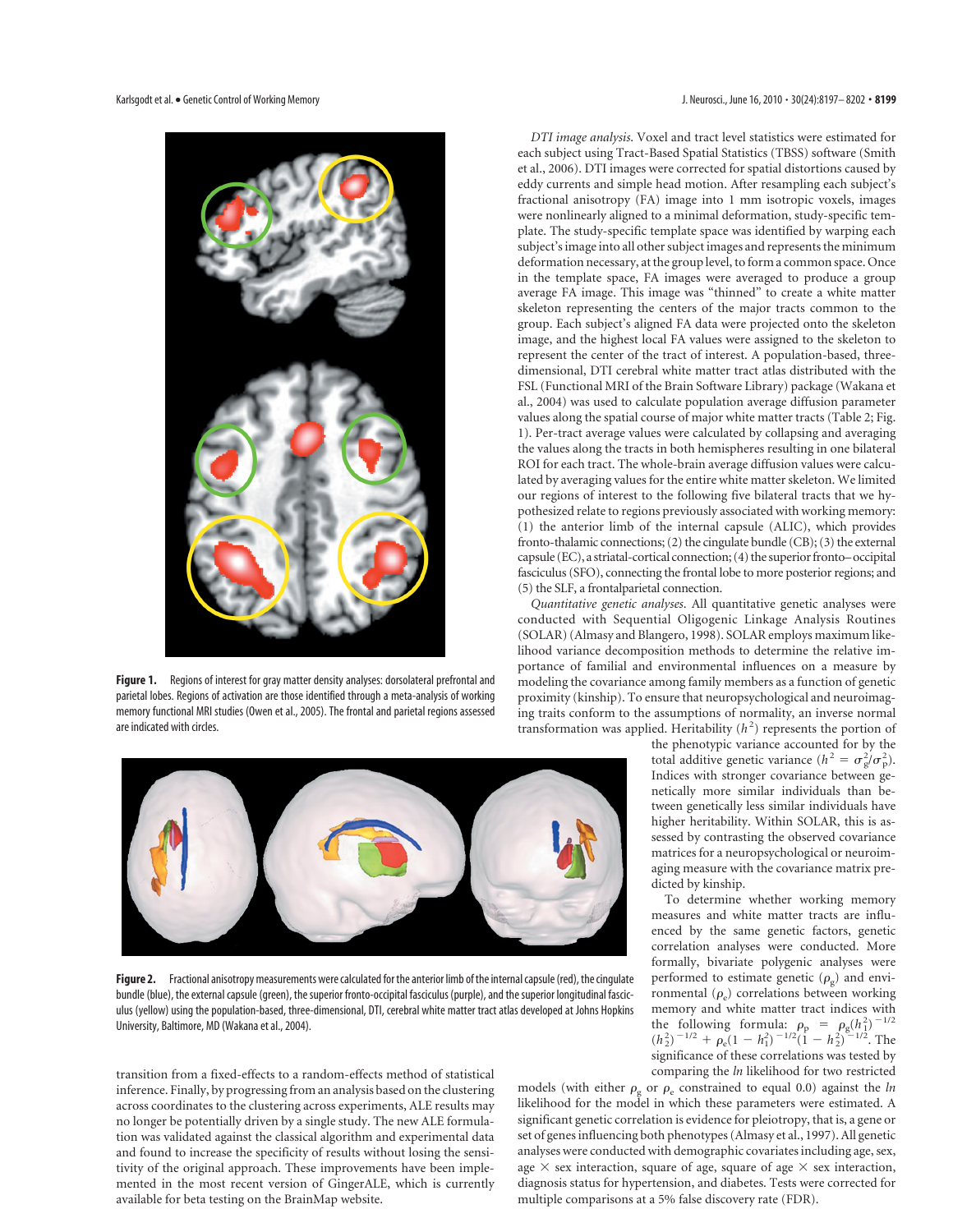| Table 3. Genetic and environmental correlations between white matter tracts, gray matter density and working memory measures |  |  |  |
|------------------------------------------------------------------------------------------------------------------------------|--|--|--|
|                                                                                                                              |  |  |  |

|                                      | Digits forward  |                 | Digits backward |                 | Letter-number   |                 | <b>SDRT</b>     |                 |
|--------------------------------------|-----------------|-----------------|-----------------|-----------------|-----------------|-----------------|-----------------|-----------------|
|                                      |                 | $\rho_e$        | $\rho_a$        | $\rho_e$        |                 |                 | $\rho_a$        | $\rho_e$        |
| Anterior limb of internal capsule    | 0.125(0.451)    | 0.004(0.975)    | 0.129(0.504)    | 0.006(0.964)    | 0.160(0.426)    | 0.039(0.762)    | 0.061(0.843)    | 0.041(0.701)    |
| Cingulum (cingulate bundle)          | 0.166(0.364)    | 0.215(0.086)    | 0.018(0.930)    | 0.014(0.914)    | 0.222(0.285)    | 0.178(0.178)    | 0.458(0.152)    | 0.106(0.310)    |
| External capsule                     | 0.040(0.794)    | 0.032(0.806)    | 0.102(0.562)    | 0.047(0.730)    | 0.053(0.775)    | 0.037(0.780)    | 0.125(0.646)    | 0.007(0.949)    |
| Superior fronto-occipital fasciculus | 0.070(0.667)    | 0.123(0.323)    | 0.054(0.770)    | 0.038(0.767)    | 0.100(0.593)    | 0.047(0.707)    | 0.153(0.580)    | 0.091(0.366)    |
| Superior longitudinal fasciculus     | 0.076(0.595)    | 0.055(0.717)    | 0.071(0.666)    | 0.094(0.565)    | 0.118(0.490)    | 0.023(0.882)    | 0.593(0.023)    | 0.245(0.048)    |
| Prefrontal gray matter density       | 0.238(0.103)    | $-0.318(0.039)$ | 0.108(0.515)    | $-0.153(0.365)$ | 0.164(0.333)    | $-0.072(0.601)$ | 0.063(0.808)    | $-0.056(0.670)$ |
| Parietal gray matter density         | $-0.048(0.759)$ | 0.134(0.351)    | 0.115(0.532)    | 0.268(0.067)    | $-0.087(0.701)$ | 0.052(0.723)    | $-0.135(0.659)$ | 0.077(0.507)    |

Genetic  $\rho_a$  ( pvalue) and environmental  $\rho_e$  ( pvalue) correlations between white matter tracts and working memory measures. Significant tests at 5% FDR are bolded.

# **Results**

### **Heritability analysis**

#### *Gray matter density*

Our analyses showed that density in both prefrontal and parietal ROIs was significantly heritable (false discovery rate corrected at 5%) using SOLAR (Almasy and Blangero, 1998) (see Table 2). Heritability was determined to be 0.629 (SE: 619  $\pm$  0.13) ( $p =$  $5.0 \times 10^{-7}$ ) for the prefrontal ROI and 0.476 ( $\pm$ 0.12) (  $p = 6.1 \times$  $10^{-6}$ ) for the parietal ROI.

#### *White matter tracts*

In the five bilateral white matter tracts assessed, ALIC, CB, EC, SFO, and the SLF (Fig. 2), FA measures ranged from 0.372  $(\pm 0.028)$  in the EC to 0.529 ( $\pm 0.028$ ) in the ALIC. All tracts were shown to be significantly heritable at 5% FDR using SOLAR. Heritability for these regions varied from  $h^2 = 0.357$  [( $\pm 0.13$ )]  $(p = 9.9 \times 10^{-4})$ ] for the CB to 0.594 [(±0.11) ( $p = 1.0 \times$  $10^{-7}$ )] for the SLF (Table 2).

#### *Working memory behavioral assessments*

We found all working memory measures, including digit span forward, digit span backwards, letter-number sequencing, and the SDRT to be significantly heritable at 5% FDR using SOLAR (see Table 2), ranging from  $h^2 = 0.149$  [( $\pm 0.07$ ) ( $p = 1.0 \times$  $(10^{-2})$ ] for the SDRT to 0.543 [(±0.08) ( $p = 1.9 \times 10^{-16}$ )] for forward digit span. The analyses for both white matter integrity and working memory included the demographic covariates age, sex, age  $\times$  sex interaction, squared age, squared age  $\times$  sex interaction, as well as diagnosis status for both hypertension and diabetes. Age was significant for all neurocognitive, gray matter, and white matter measures, which is consistent with known neural changes across the lifespan and is expected in a sample with such a wide age range. In addition, the hypertension covariate was significant for the EC and SFO tracts, and sex was significant for both gray matter indices. No other covariate reached significance for the heritability or bivariate analyses.

#### **Bivariate analyses**

Finally, having shown that structural integrity of the white matter connecting regions associated with working memory, the gray matter density in two major nodes of the working memory circuitry, as well as working memory performance itself, were indeed heritable, we next sought to determine whether common genetic factors influenced these traits. To this end, genetic and environmental correlations (bivariate polygenic analyses in SOLAR) were performed (Table 3). These analyses showed that while both individual regions and the cognitive measures were heritable, only the SLF and the SDRT showed significant levels of common genetic influences, with a genetic correlation of 0.593,  $p = 0.023$ .

# **Discussion**

We found that, while all measures in our battery of working memory assessments were heritable, as were both gray matter regions and all five white matter tracts, only spatial working memory (SDRT) performance and SLF microstructure share common genetic factors. This finding may be able to contribute to our understanding of the heritability of complex cognitive functions. It is known that working memory performance is heritable, but it has been unknown what factors contribute to variability and, thereby, potentially to heritability of this trait. While it is expected that a number of factors play a role, the present finding may inform this by suggesting one plausible biological mechanism by which variation in working memory performance may be genetically transmitted.

Imaging measures are particularly well suited for use in genetic analyses (Meyer-Lindenberg and Weinberger, 2006) as biologically based intermediate phenotypes. Such intermediate phenotypes are useful, because what is being assessed (structural brain change) is likely more proximal to factors the genes are coding for than more abstract measures, such as the level of cognitive function or indices of intelligence. Here, we see that the same genes that influence a biologically based trait also influence cognitive function. This finding supports the idea that the heritability of the cognitive traits may be mediated by the genetic influence on this underlying structural change. Our findings are consistent with previous imaging work showing that imaging indices of white matter structure (Carmelli et al., 1998; Baaré et al., 2001; Pfefferbaum et al., 2001; Peper et al., 2007; Kochunov et al., 2010) and gray matter structure (Baaré et al., 2001; Thompson et al., 2001; Peper et al., 2007) are heritable. Specifically, both frontal white matter and parietal white matter are heritable in general, as is FA in the SLF in particular (Chiang et al., 2009). In addition, previous work supports our finding that frontal lobe gray matter density is also highly heritable (Thompson et al., 2001). Furthermore, both frontal lobe gray matter thickness (Narr et al., 2007) and white matter integrity (Chiang et al., 2009) have been recently related to general intelligence measures. The present work extends this by testing a more specific cognitive function (spatial working memory) in conjunction with specific neuroanatomical structures thought to comprise the relevant circuitry (frontal and parietal gray matter and associated white matter tracts) (Jacobsen, 1936; Fuster and Alexander, 1970; Olesen et al., 2003; Klingberg, 2006; Karlsgodt et al., 2008; Rawley and Constantinidis, 2009). By using a multimodal probe of a single cognitive domain, we determined that the aspect of brain structure that is genetically related to variation in working memory performance is white matter integrity in the SLF.

Isolating factors that contribute to specific cognitive domains is important, given that basic functions like working memory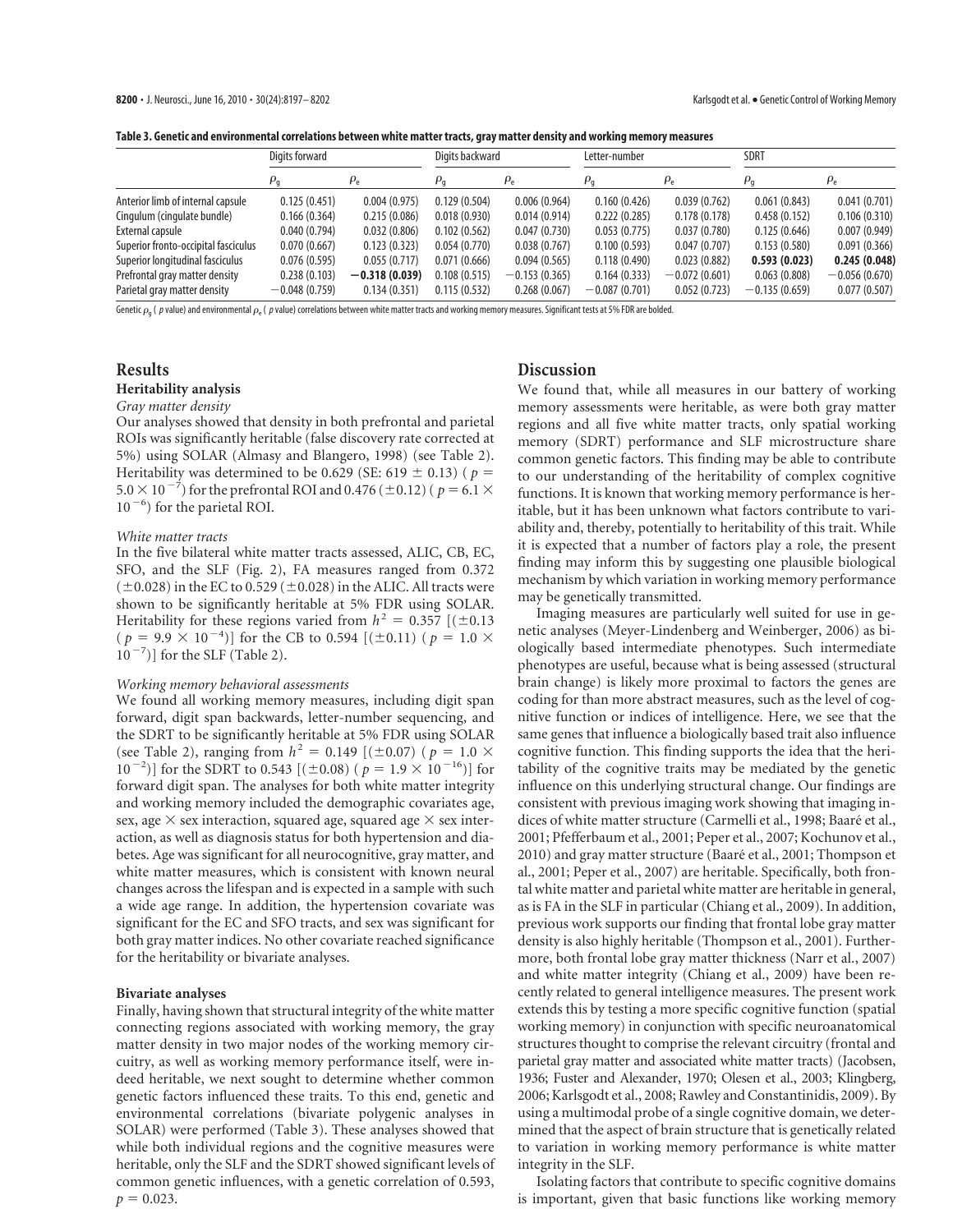may serve as a core component that can impact several downstream, higher-level cognitive functions. Thus, the heritability of spatial working memory and its associated white matter may provide one means that can contribute to the heritability of more general complex cognitive phenotypes such as intelligent quotient (IQ) and *g*. In this light, it is of interest that while all working memory measures were heritable, the pleiotropic effects were limited to the SDRT, a highly specific experimental task designed to isolate spatial working memory maintenance. The nonexperimental neuropsychological tasks were included in the assessment, as they also probe executive function and are likely to rely to a large extent on working memory; however, they do contain complicating features. For instance, because new stimuli are serially presented, the digit span forward task includes an updating component during encoding; the digit span backwards task includes a manipulation component because the numbers must be reordered before responding, and letter number sequencing is a fairly complex task, with both task switching and manipulation components. The SDRT is an example of a more modular lower level task that can isolate specific subcomponents of other higherlevel functions (ranging from working memory manipulation up to measures of intelligence). Indeed, *post hoc* tests indicate that in this sample IQ and SDRT performance were significantly correlated phenotypically ( $p = 1.274 \times 10^{-6}$ ). Our results show that by assessing specific simple cognitive functions for which the neural basis is well understood in combination with structural neuroimaging measures that are likely to be more proximal to the genetic effects in question, we gain the power to begin to build bridges between specific aspects of genetics, brain structure, and cognition.

While these analyses have been performed in healthy individuals, these findings have the potential to indirectly inform future research on schizophrenia, given that spatial working memory is a known endophenotype for the disorder (Cannon et al., 2000; Glahn et al., 2003, 2007) and that both gray and white matter are known to be disrupted (Cannon et al., 2002; Federspiel et al., 2006; Szeszko et al., 2007; Karlsgodt et al., 2008). In addition to evidence for a genetic influence on the gray matter in schizophrenia (Cannon et al., 2002), white matter changes seem to have a genetic component as well. For instance, expression of myelination-related genes is selectively decreased (Hakak et al., 2001). Furthermore, expression of these myelin-related genes peaks in adolescence, the period most proximal to disease onset (Harris et al., 2009). However, although patients with schizophrenia show heritable deficits in spatial working memory as well as in structural integrity in regions associated with working memory, it has been unclear whether these effects are mediated by common genetic factors or the mechanism by which such deficits might be genetically transmitted. Candidate mechanisms have included cellular signaling changes influenced by known susceptibility genes, but given the complex genetic profile of schizophrenia it is likely that there are multiple contributing factors. This work brings forward the possibility that white matter integrity may be an additional genetically transmitted factor that could potentially limit working memory function in these subjects. Understanding the roots of working memory dysfunction is of critical importance for the following reasons: (1) it is considered to be a core deficit in schizophrenia that can impact higher level cognitive processes (Silver et al., 2003); (2) it could potentially account for symptomatology such as delusions, disorganization, and thought disorder (Goldman-Rakic, 1994); and (3) it has been correlated with functional outcome (Green, 1996). Future analyses assessing this issue in patient populations will greatly inform

this issue and may ultimately provide important implications for our understanding of working memory deficits in schizophrenia.

Our study is designed for and limited to finding evidence for pleiotropy. Therefore, identification of specific genes, determination of the number of genes involved, or directional conclusions about the effects are beyond the scope of this analysis. It is possible that genes are directly affecting white matter integrity and that those changes then limit cognitive function. However, it is also possible that the genes code for some aspect of cellular structure or function that impacts both the connectivity between cortical regions and the ability to employ them for working memory performance. Nonetheless, the results presented here are evidence for pleiotropy, instigating the determination of the number and identification of genes involved. Data collection in this project is ongoing, and a future goal is to identify quantitative trait loci associated with neural structure and function. Given this set of findings, the focus of such an investigation would likely be on genes that jointly influence the two traits (spatial working memory performance and SLF integrity) found to be significant here. This analysis, by collapsing the results across hemisphere in the interest of reducing the number of statistical tests, does not allow the interpretation of effects specific to each hemisphere. *Post hoc* tests did indicate that FA of the SLFs in the right and left hemispheres were each independently heritable ( $H^2r = 0.5776$ ,  $p = 3.8369 \times 10^{-8}$  and  $H^2r = 0.5205$ ,  $p = 0.0000048$ , respectively); however, the relationship of SLF integrity and working memory performance only achieved trend-level significance for right ( $p = 0.06$ ) and left ( $p = 0.08$ ) hemispheres, likely due to the decreased variance that occurs when collapsing across measures. Such a laterality-based comparison may be the subject of future analyses focusing more specifically on the SLF. In addition, our sample was constrained to individuals from large extended families and, as such, may slightly limit the generalizability of the results.

Overall, this work may elucidate one potential mechanism by which differences in working memory performance may be genetically transmitted. This has implications for both our understanding of the heritability of more complex cognitive functions in healthy subjects, as well as how specific deficits may be transmitted in disorders such as schizophrenia.

#### **References**

- Almasy L, Blangero J (1998) Multipoint quantitative-trait linkage analysis in general pedigrees. Am J Hum Genet 62:1198 –1211.
- Almasy L, Dyer TD, Blangero J (1997) Bivariate quantitative trait linkage analysis: pleiotropy versus co-incident linkages. Genet Epidemiol 14:953–958.
- Ando J, Ono Y, Wright MJ (2001) Genetic structure of spatial and verbal working memory. Behav Genet 31:615–624.
- Ashburner J, Friston KJ (2000) Voxel-based morphometry–the methods. Neuroimage 11:805–821.
- Baaré WF, Hulshoff Pol HE, Boomsma DI, Posthuma D, de Geus EJ, Schnack HG, van Haren NE, van Oel CJ, Kahn RS (2001) Quantitative genetic modeling of variation in human brain morphology. Cereb Cortex 11:816 –824.
- Bonzano L, Pardini M, Mancardi GL, Pizzorno M, Roccatagliata L (2009) Structural connectivity influences brain activation during PVSAT in multiple sclerosis. Neuroimage 44:9 –15.
- Bouchard TJ Jr, McGue M (1981) Familial studies of intelligence: a review. Science 212:1055–1059.
- Cannon TD, Huttunen MO, Lonnqvist J, Tuulio-Henriksson A, Pirkola T, Glahn D, Finkelstein J, Hietanen M, Kaprio J, Koskenvuo M (2000) The inheritance of neuropsychological dysfunction in twins discordant for schizophrenia. Am J Hum Genet 67:369 –382.
- Cannon TD, Thompson PM, van Erp TG, Toga AW, Poutanen VP, Huttunen M, Lonnqvist J, Standerskjold-Nordenstam CG, Narr KL, Khaledy M,